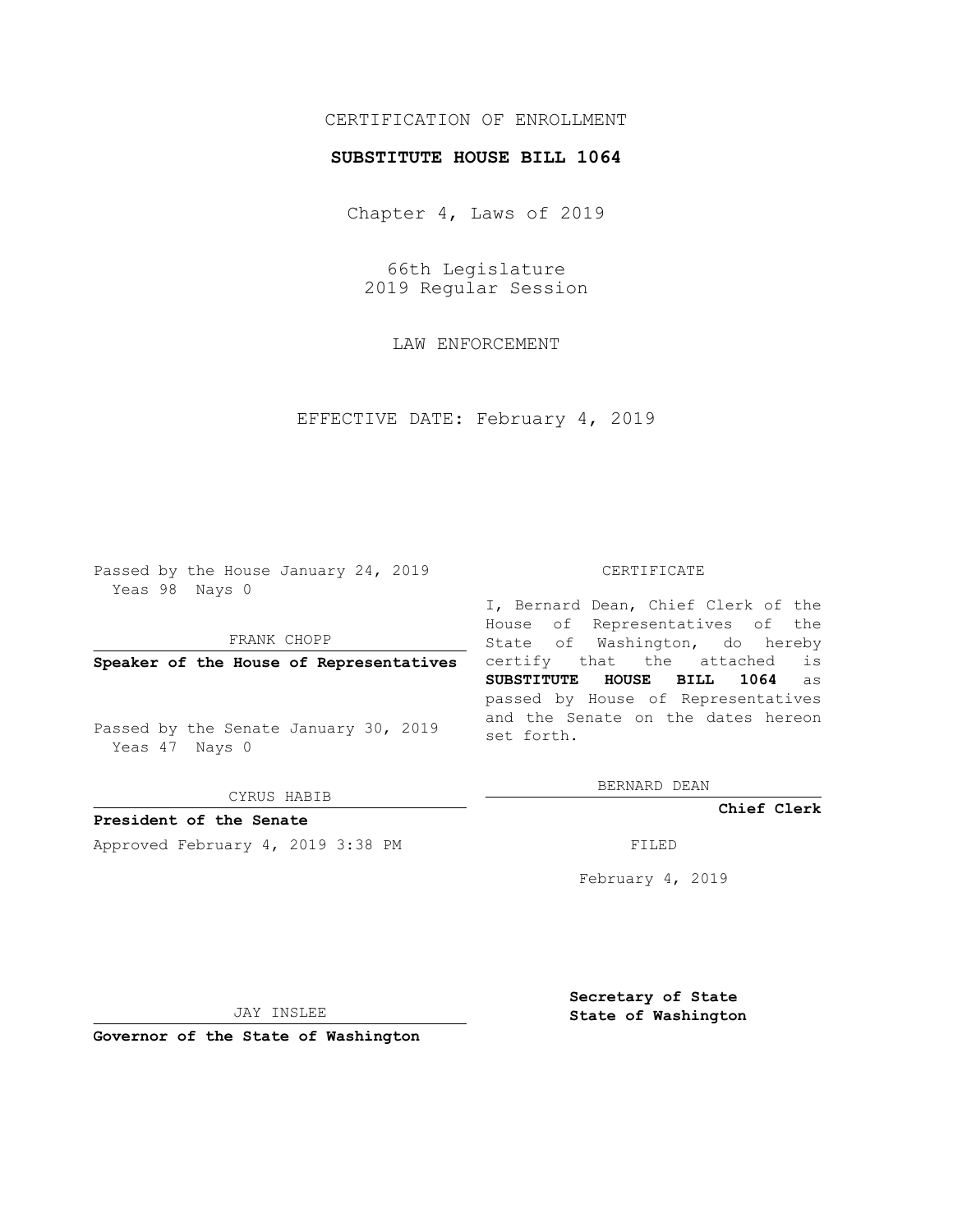### **SUBSTITUTE HOUSE BILL 1064**

Passed Legislature - 2019 Regular Session

# **State of Washington 66th Legislature 2019 Regular Session**

**By** House Public Safety (originally sponsored by Representatives Goodman, Klippert, Sells, Ryu, Orwall, Pellicciotti, Kirby, Appleton, Lovick, Dolan, Springer, Barkis, Santos, Griffey, Kloba, Smith, Doglio, Gregerson, Shewmake, Pollet, Tarleton, Valdez, Peterson, Fey, Stanford, Slatter, Tharinger, Hansen, Wylie, Fitzgibbon, Jinkins, Macri, Bergquist, Chambers, Graham, Frame, and Reeves)

READ FIRST TIME 01/17/19.

 AN ACT Relating to law enforcement; amending 2019 c 1 s 9 (uncodified); reenacting and amending RCW 43.101.455, 36.28A.445, and 9A.16.040; adding new sections to chapter 10.114 RCW; adding a new section to chapter 9A.16 RCW; repealing RCW 10.114.010, 10.114.020, and 9A.16.045; repealing 2018 c 10 ss 1, 2, and 3 and 2018 c 11 ss 3, 4, 5, 6, and 7; repealing 2018 c 10 ss 4, 8, 9, and 10 and 2018 c 11 ss 1, 2, 8, 9, 10, and 11 (uncodified); and declaring an emergency.

8 BE IT ENACTED BY THE LEGISLATURE OF THE STATE OF WASHINGTON:

9 **Sec. 1.** RCW 43.101.455 and 2019 c 1 s 5 (Initiative Measure No. 10 940) are each reenacted and amended to read as follows:

 (1) Within six months after December 6, 2018, the commission must consult with law enforcement agencies and community stakeholders and adopt rules for carrying out the training requirements of RCW 43.101.450 and 43.101.452. Such rules must, at a minimum:

15 (a) Adopt training hour requirements and curriculum for initial 16 violence de-escalation trainings required by ((this act)) chapter 1, 17 Laws of 2019;

18 (b) Adopt training hour requirements and curriculum for initial 19 mental health trainings required by ((this act)) chapter 1, Laws of 20 2019, which may include all or part of the mental health training 21 curricula established under RCW 43.101.227 and 43.101.427;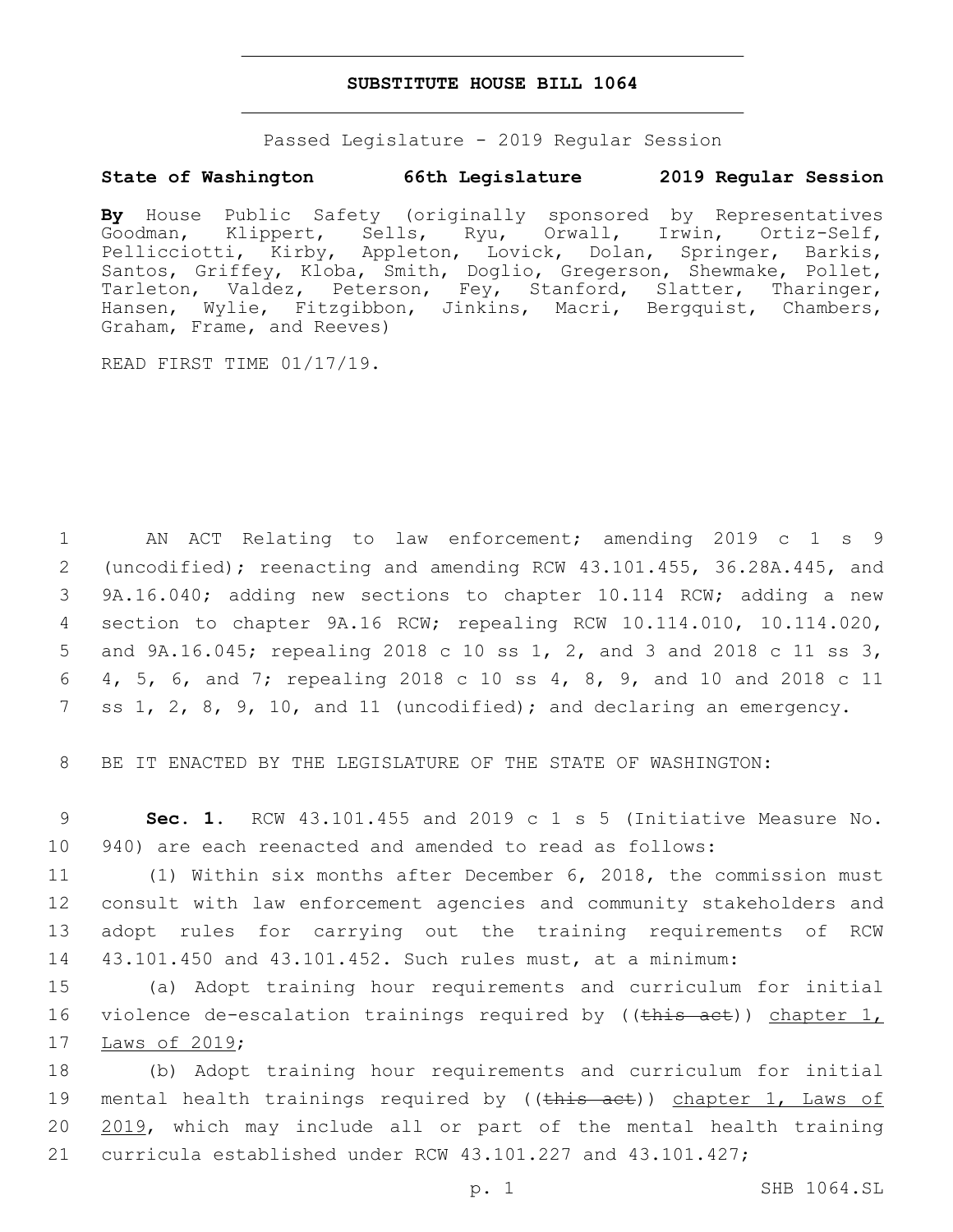1 (c) Adopt annual training hour requirements and curricula for 2 continuing trainings required by ((this act)) chapter 1, Laws of 3  $2019;$ 

4 (d) Establish means by which law enforcement officers will 5 receive trainings required by ((this act)) chapter 1, Laws of 2019; and6

7 (e) Require compliance with ((this act's)) chapter 1, Laws of 8 2019 training requirements ((as a condition of maintaining 9 certification)).

10 (2) In developing curricula, the commission shall consider 11 inclusion of the following:

 (a) De-escalation in patrol tactics and interpersonal communication training, including tactical methods that use time, distance, cover, and concealment, to avoid escalating situations that 15 lead to violence:

16 (b) Alternatives to jail booking, arrest, or citation in 17 situations where appropriate;

18 (c) Implicit and explicit bias, cultural competency, and the 19 historical intersection of race and policing;

20 (d) Skills including de-escalation techniques to effectively, 21 safely, and respectfully interact with people with disabilities 22 and/or behavioral health issues:

(e) "Shoot/don't shoot" scenario training;23

24 (f) Alternatives to the use of physical or deadly force so that 25 de-escalation tactics and less lethal alternatives are part of the 26 decision-making process leading up to the consideration of deadly 27 force ((is used only when unavoidable and as a last resort));

28 (g) Mental health and policing, including bias and stigma; and

29 (h) Using public service, including rendering of first aid, to 30 provide a positive point of contact between law enforcement officers 31 and community members to increase trust and reduce conflicts.

32 (3) The initial violence de-escalation training must educate 33 officers on the good faith standard for use of deadly force 34 established by ((this act)) chapter 1, Laws of 2019 and how that 35 standard advances violence de-escalation goals.

 (4) The commission may provide trainings, alone or in partnership with private parties or law enforcement agencies, authorize private parties or law enforcement agencies to provide trainings, or any combination thereof. The entity providing the training may charge a 40 reasonable fee.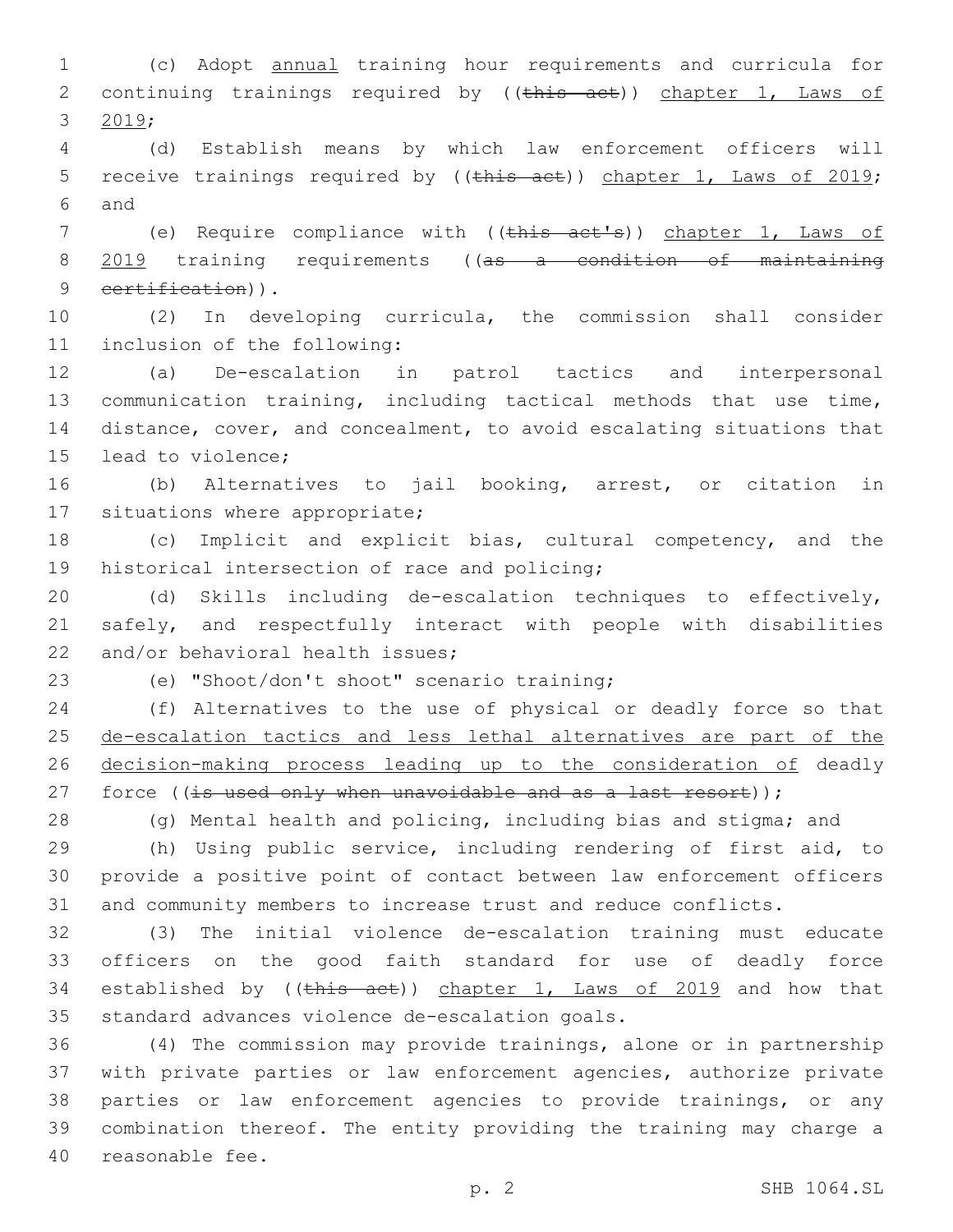**Sec. 2.** RCW 36.28A.445 and 2019 c 1 s 6 (Initiative Measure No. 940) are each reenacted and amended to read as follows:

 (1) It is the policy of the state of Washington that all law 4 enforcement personnel must ((render first aid to save lives)) provide or facilitate first aid such that it is rendered at the earliest safe opportunity to injured persons at a scene controlled by law 7 enforcement.

 (2) Within one year after December 6, 2018, the Washington state criminal justice training commission, in consultation with the Washington state patrol, the Washington association of sheriffs and police chiefs, organizations representing state and local law enforcement officers, health providers and/or health policy organizations, tribes, and community stakeholders, shall develop guidelines for implementing the duty to render first aid adopted in this section. The guidelines must: (a) Adopt first aid training 16 requirements; (b) address best practices for securing a scene to 17 facilitate the safe, swift, and effective provision of first aid to anyone injured in a scene controlled by law enforcement or as a 19 result of law enforcement action; and (c) assist agencies and law 20 enforcement officers in balancing ((competing public health and 21 safety duties; and (c) establish that law enforcement officers have a 22 paramount duty to preserve the life of persons whom the officer comes 23 into direct contact with while carrying out official duties, including providing or facilitating immediate first aid to those in 25 agency care or custody at the earliest opportunity)) the many essential duties of officers with the solemn duty to preserve the 27 life of persons with whom officers come into direct contact.

 **Sec. 3.** RCW 9A.16.040 and 2019 c 1 s 7 (Initiative Measure No. 940) are each reenacted and amended to read as follows:

 (1) Homicide or the use of deadly force is justifiable in the 31 following cases:

 (a) When a public officer applies deadly force in obedience to 33 the judgment of a competent court; or

 (b) When necessarily used by a peace officer meeting the good faith standard of this section to overcome actual resistance to the execution of the legal process, mandate, or order of a court or 37 officer, or in the discharge of a legal duty; or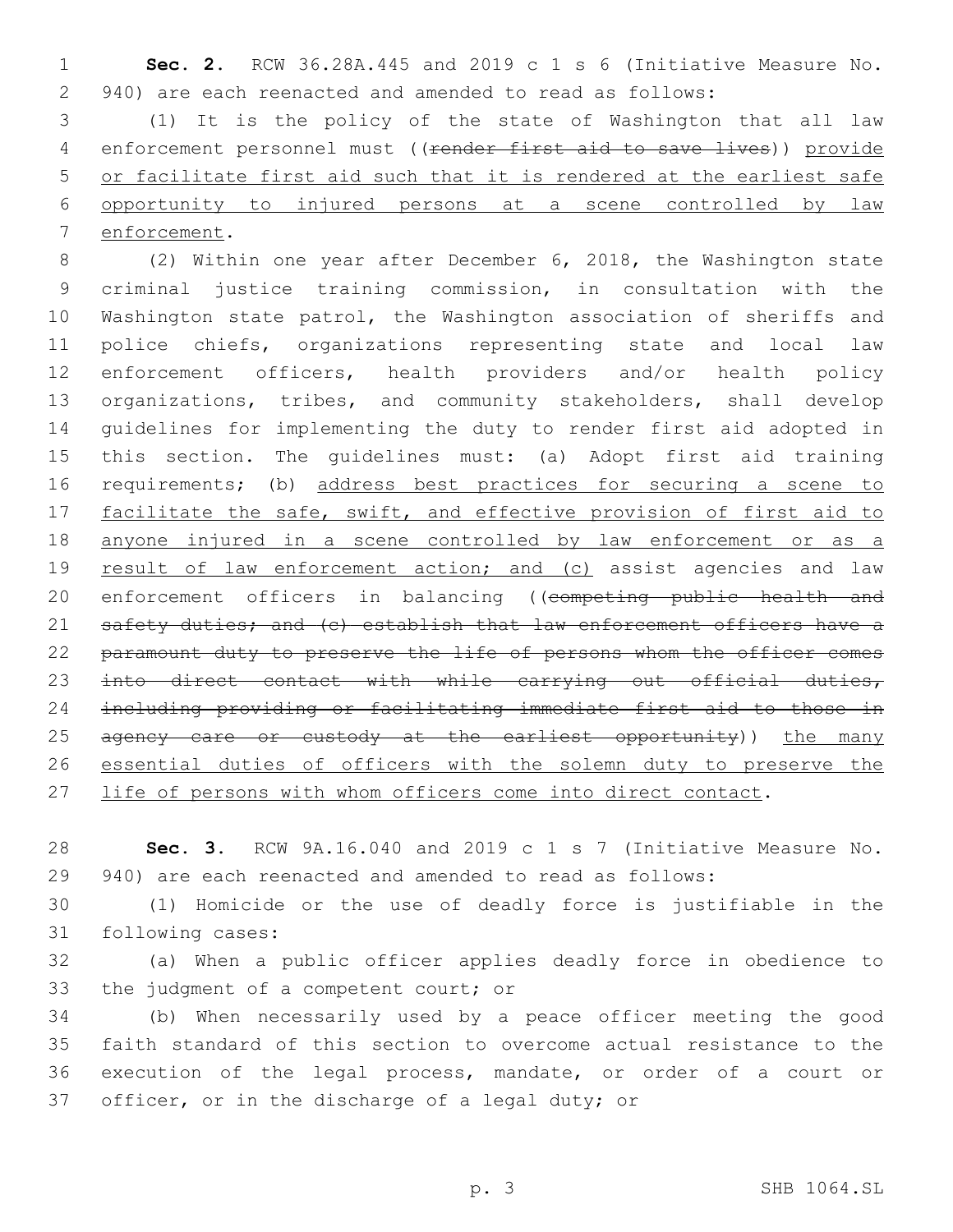(c) When necessarily used by a peace officer meeting the good faith standard of this section or person acting under the officer's command and in the officer's aid:3

 (i) To arrest or apprehend a person who the officer reasonably believes has committed, has attempted to commit, is committing, or is attempting to commit a felony;6

 (ii) To prevent the escape of a person from a federal or state correctional facility or in retaking a person who escapes from such a 9 facility;

 (iii) To prevent the escape of a person from a county or city jail or holding facility if the person has been arrested for, charged 12 with, or convicted of a felony; or

 (iv) To lawfully suppress a riot if the actor or another 14 participant is armed with a deadly weapon.

 (2) In considering whether to use deadly force under subsection (1)(c) of this section, to arrest or apprehend any person for the commission of any crime, the peace officer must have probable cause 18 to believe that the suspect, if not apprehended, poses a threat of serious physical harm to the officer or a threat of serious physical harm to others. Among the circumstances which may be considered by peace officers as a "threat of serious physical harm" are the 22 following:

 (a) The suspect threatens a peace officer with a weapon or displays a weapon in a manner that could reasonably be construed as 25 threatening; or

 (b) There is probable cause to believe that the suspect has committed any crime involving the infliction or threatened infliction 28 of serious physical harm.

 Under these circumstances deadly force may also be used if necessary to prevent escape from the officer, where, if feasible, some warning is given, provided the officer meets the good faith 32 standard of this section.

 (3) A public officer covered by subsection (1)(a) of this section shall not be held criminally liable for using deadly force without malice and with a good faith belief that such act is justifiable 36 pursuant to this section.

37 (4) A ((law enforcement)) peace officer shall not be held 38 criminally liable for using deadly force ((if such officer meets the 39 good faith standard adopted in this section)) in good faith, where "good faith" is an objective standard which shall consider all the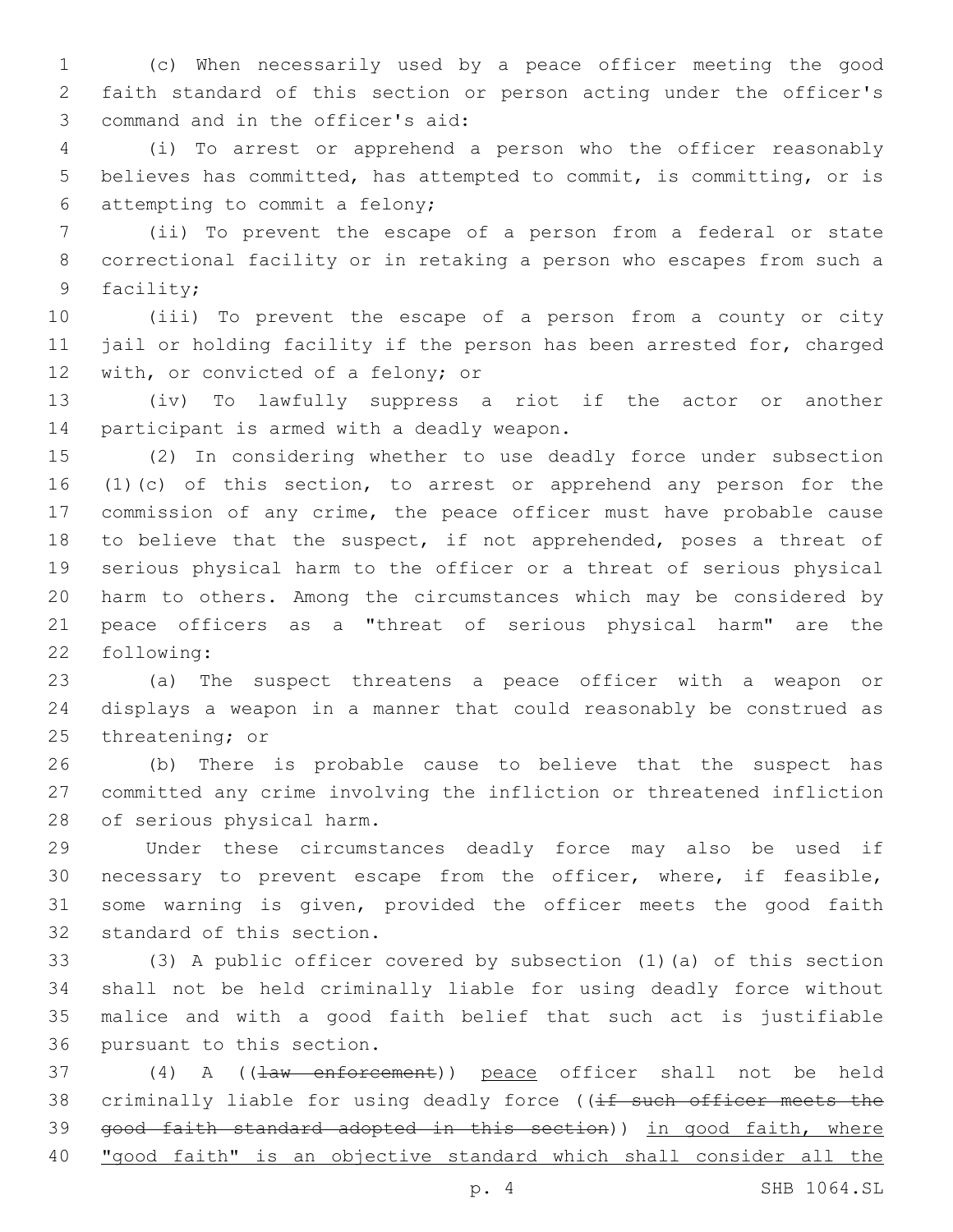1 facts, circumstances, and information known to the officer at the 2 time to determine whether a similarly situated reasonable officer 3 would have believed that the use of deadly force was necessary to 4 prevent death or serious physical harm to the officer or another individual.5

6 (5) ((The following good faith standard is adopted for law 7 enforcement officer use of deadly force:

8 (a) The good faith standard is met only if both the objective 9 good faith test in (b) of this subsection and the subjective good 10 faith test in (c) of this subsection are met.

11 (b) The objective good faith test is met if a reasonable officer, 12 in light of all the facts and circumstances known to the officer at 13 the time, would have believed that the use of deadly force was 14 necessary to prevent death or serious physical harm to the officer or 15 another individual.

16 (c) The subjective good faith test is met if the officer intended to use deadly force for a lawful purpose and sincerely and in good faith believed that the use of deadly force was warranted in the circumstance.

20 (d) Where the use of deadly force results in death, substantial 21 bodily harm, or great bodily harm, an independent investigation must 22 be completed to inform the determination of whether the use of deadly 23 force met the objective good faith test established by this section 24 and satisfied other applicable laws and policies.

25 (6) For the purpose of this section, "law enforcement officer" 26 means any law enforcement officer in the state of Washington, 27 including but not limited to law enforcement personnel and peace 28 officers as defined by RCW 43.101.010.

 $(7)$ )) This section shall not be construed as:

30 (a) Affecting the permissible use of force by a person acting 31 under the authority of RCW 9A.16.020 or 9A.16.050; or

32 (b) Preventing a law enforcement agency from adopting standards 33 pertaining to its use of deadly force that are more restrictive than 34 this section.

35 **Sec. 4.** 2019 c 1 s 9 (Initiative Measure No. 940) (uncodified) 36 is amended to read as follows:

37 (1) Except where a different timeline is provided in ((this act)) 38 chapter 1, Laws of 2019, the Washington state criminal justice 39 training commission must adopt any rules necessary for carrying out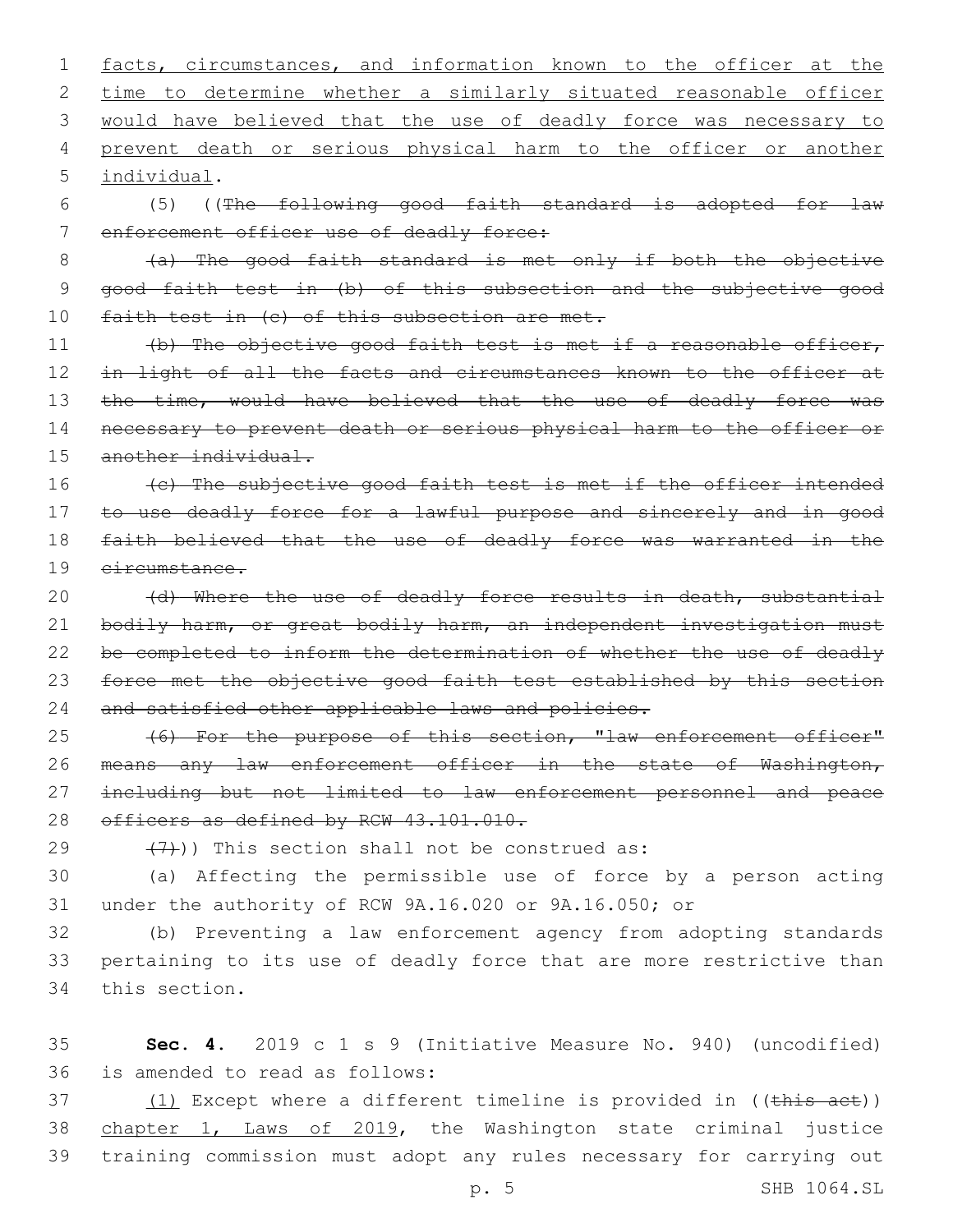1 the requirements of ((this act)) chapter 1, Laws of 2019 within one year after December 6, 2018. In carrying out all rule making under ((this act)) chapter 1, Laws of 2019, the commission shall seek input from the attorney general, law enforcement agencies, the Washington council of police and sheriffs, the Washington state fraternal order of police, the council of metropolitan police and sheriffs, the Washington state patrol troopers association, at least one association representing law enforcement who represent traditionally underrepresented communities including the black law enforcement 10 association of Washington, tribes, and community stakeholders. The 11 commission shall consider the use of negotiated rule making. ((The 12 rules must require that procedures under RCW 9A.16.040(5)(d) be 13 carried out completely independent of the agency whose officer was 14 involved in the use of deadly force; and, when the deadly force is used on a tribal member, such procedures must include consultation 16 with the member's tribe and, where appropriate, information sharing 17 with such tribe.))

18 (2) Where ((this act)) chapter 1, Laws of 2019 requires involvement of community stakeholders, input must be sought from organizations advocating for: Persons with disabilities; members of the lesbian, gay, bisexual, transgender, and queer community; persons of color; immigrants; noncitizens; native Americans; youth; and 23 formerly incarcerated persons.

 NEW SECTION. **Sec. 5.** A new section is added to chapter 10.114 25 RCW to read as follows:

 Except as required by federal consent decree, federal settlement 27 agreement, or federal court order, where the use of deadly force by a peace officer results in death, substantial bodily harm, or great bodily harm, an independent investigation must be completed to inform any determination of whether the use of deadly force met the good faith standard established in RCW 9A.16.040 and satisfied other applicable laws and policies. The investigation must be completely independent of the agency whose officer was involved in the use of deadly force. The criminal justice training commission must adopt rules establishing criteria to determine what qualifies as an independent investigation pursuant to this section.

 NEW SECTION. **Sec. 6.** A new section is added to chapter 10.114 38 RCW to read as follows: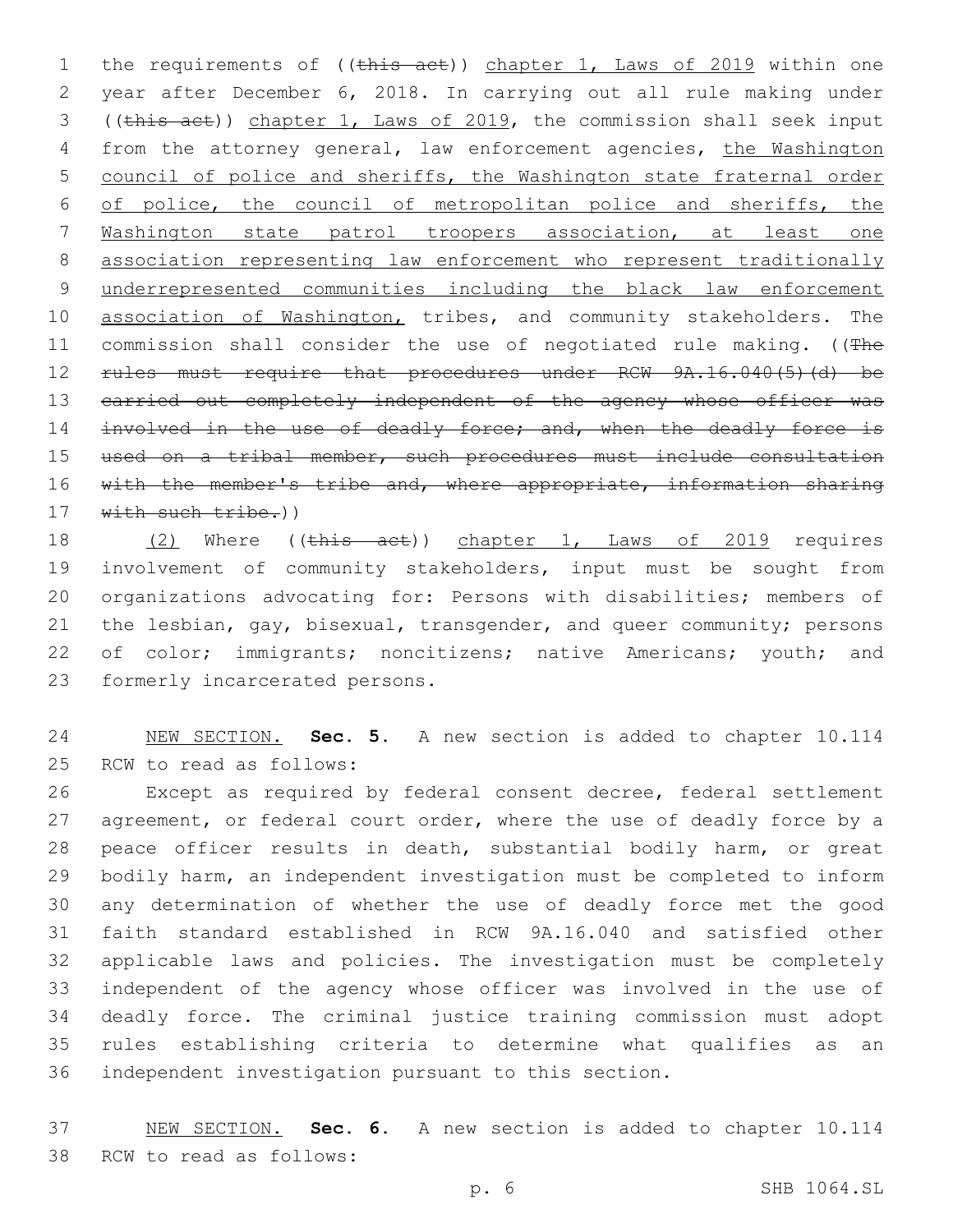Whenever a law enforcement officer's application of force results in the death of a person who is an enrolled member of a federally recognized Indian tribe, the law enforcement agency must notify the governor's office of Indian affairs. Notice by the law enforcement agency to the governor's office of Indian affairs must be made within a reasonable period of time, but not more than twenty-four hours after the law enforcement agency has good reason to believe that the person was an enrolled member of a federally recognized Indian tribe. Notice provided under this section must include sufficient information for the governor's office of Indian affairs to attempt to identify the deceased person and his or her tribal affiliation. Nothing in this section requires a law enforcement agency to disclose any information that could compromise the integrity of any criminal investigation. The governor's office of Indian affairs must establish 15 a means to receive the notice required under this section, including outside of regular business hours, and must immediately notify the 17 tribe of which the person was enrolled.

 NEW SECTION. **Sec. 7.** A new section is added to chapter 9A.16 19 RCW to read as follows:

 (1) When a peace officer who is charged with a crime is found not guilty or charges are dismissed by reason of justifiable homicide or use of deadly force under RCW 9A.16.040, or by reason of self- defense, for actions taken while on duty or otherwise within the 24 scope of his or her authority as a peace officer, the state of Washington shall reimburse the defendant for all reasonable costs, including loss of time, legal fees incurred, and other expenses involved in his or her defense. This reimbursement is not an 28 independent cause of action.

 (2) If the trier of fact makes a determination of justifiable homicide, justifiable use of deadly force, or self-defense, the judge 31 shall determine the amount of the award.

 (3) Whenever the issue of justifiable homicide, justifiable use of deadly force, or self-defense under this section is decided by a judge, or whenever charges against a peace officer are dismissed based on the merits, the judge shall consider the same questions as must be answered in the special verdict under subsection (4) of this 37 section.

 (4) Whenever the issue of justifiable homicide, justifiable use of deadly force, or self-defense under this section has been

p. 7 SHB 1064.SL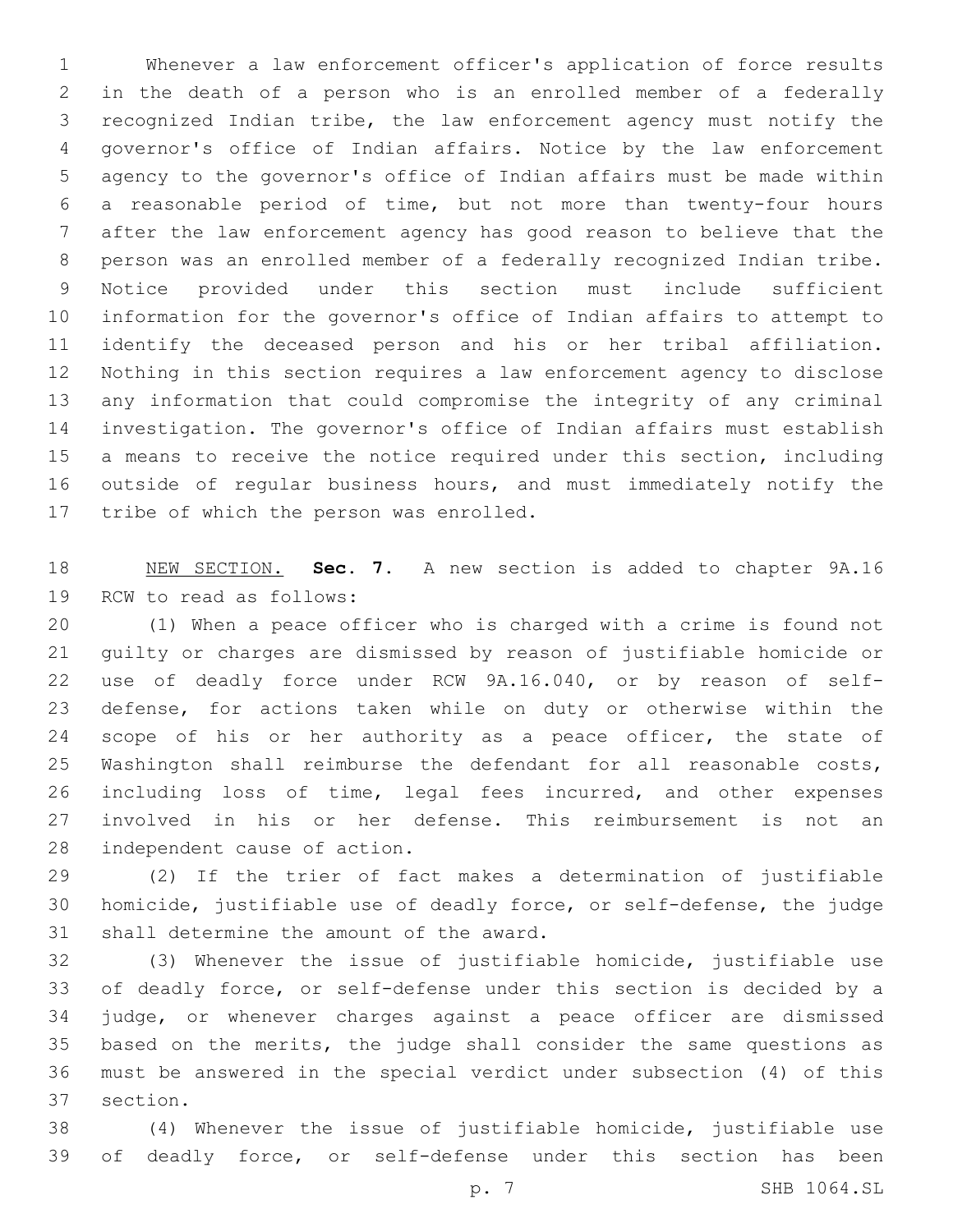1 submitted to a jury, and the jury has found the defendant not guilty, 2 the court shall instruct the jury to return a special verdict in 3 substantially the following form:

| 4  |                                           | answer    |  |
|----|-------------------------------------------|-----------|--|
| 5  |                                           | yes or no |  |
| 6  | 1.<br>Was the defendant on duty or        |           |  |
| 7  | otherwise acting within the scope         |           |  |
| 8  | of his or her authority as a peace        |           |  |
| 9  | officer?                                  | .         |  |
| 10 | 2.<br>Was the finding of not guilty based |           |  |
| 11 | upon justifiable homicide,                |           |  |
| 12 | justifiable use of deadly force, or       |           |  |
| 13 | self-defense?                             | .         |  |

 (5) Nothing in this section precludes the legislature from using the sundry claims process to grant an award where none was granted under this section or otherwise where the charge was dismissed prior to trial, or to grant a higher award than one granted under this 18 section.

```
19 NEW SECTION. Sec. 8. The following acts or parts of acts are
20 each repealed:
21 (1) 2018 c 10 s 3 and 2018 c 11 s 7 (Initiative Measure No. 940);
22 (2) 2018 c 10 s 4 (uncodified) and 2018 c 11 s 9 (Initiative
23 Measure No. 940) (uncodified);
24 (3) RCW 10.114.010 (Independent investigation—Adoption of rules)
25 and 2018 c 10 s 5;
26 (4) RCW 10.114.020 (Death of member of recognized Indian tribe—
27 Notice) and 2018 c 10 s 6;
28 (5) RCW 9A.16.045 (Justifiable homicide or use of deadly force by
29 peace officer—Reimbursement of defendant for costs—Special verdict)
30 and 2018 c 10 s 7;
31 (6) 2018 c 10 s 8 (uncodified);
(7) 2018 c 10 s 9 (uncodified);32
(8) 2018 c 10 s 10 (uncodified);33
34 (9) 2018 c 11 s 1 (Initiative Measure No. 940) (uncodified);
35 (10) 2018 c 11 s 2 (Initiative Measure No. 940) (uncodified);
36 (11) 2018 c 11 s 3 (Initiative Measure No. 940);
37 (12) 2018 c 11 s 4 (Initiative Measure No. 940);
```